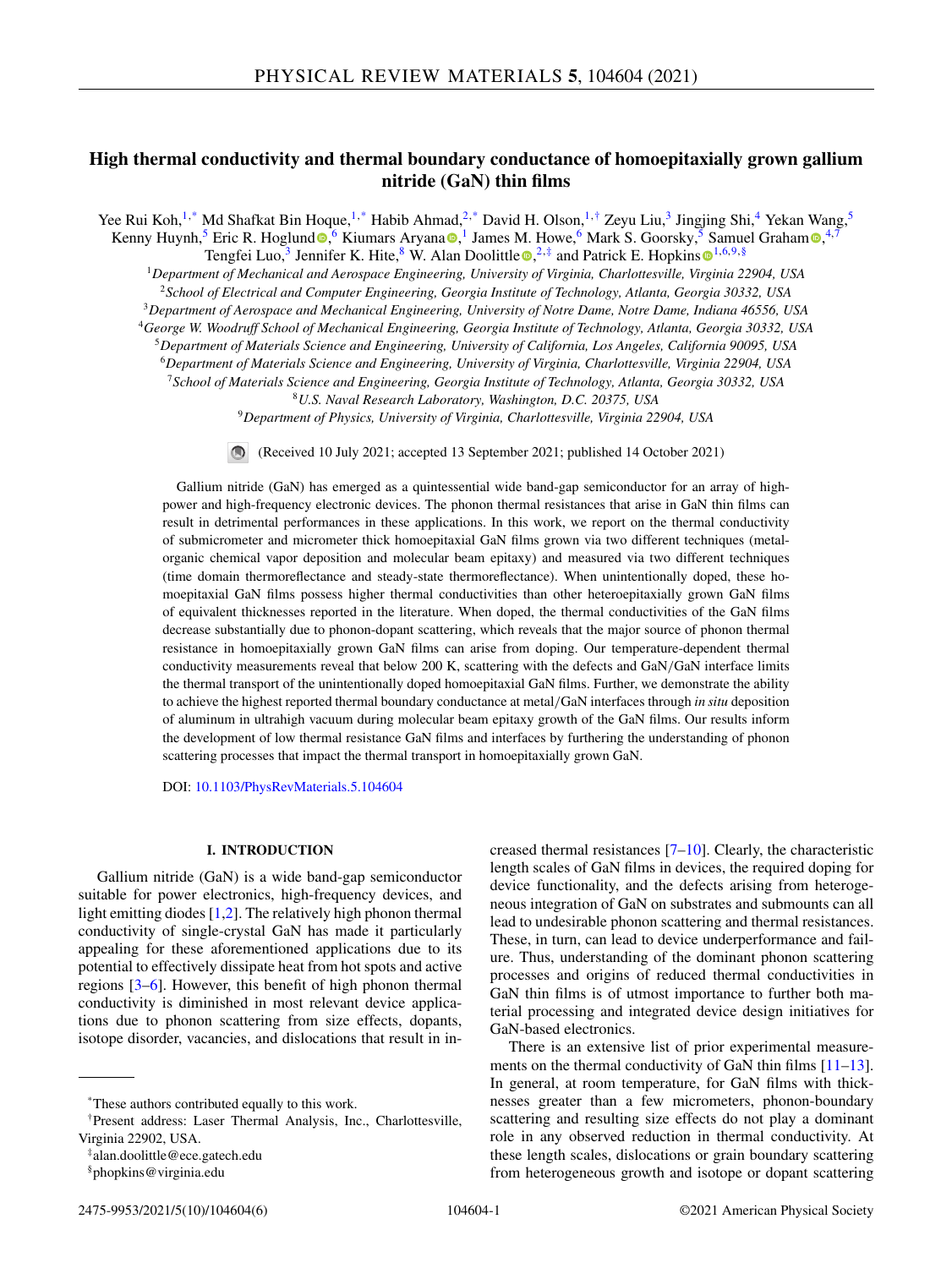can be the dominant thermal resistances  $[6,14,15]$ . At submicron thicknesses, however, boundary scattering can play a significant role and size effects can reduce the thermal conductivity of GaN films at room temperature [\[12\]](#page-4-0). However, isolating the role of size effects on the thermal conductivity of GaN films at these thicknesses can be obfuscated from other defect scattering processes that arise from heterogeneous growth (e.g., dislocations, grain boundaries, etc.) [\[16\]](#page-4-0). Similarly, separating the contribution of doping on the thermal conductivity of submicrometer thick GaN films can be challenging due to the difficulty of growing high-quality thin films [\[12\]](#page-4-0).

In this study, we report on a series of experimental measurements on the cross-plane thermal conductivity of  $0.25-2.1 \mu m$  thick homoepitaxial GaN films grown on GaN substrates or GaN templated sapphire substrates via metalorganic chemical vapor deposition (MOCVD) and molecular beam epitaxy (MBE). Unlike prior works, we focus on GaN films grown on GaN substrates/templates to better isolate the role of size effects and doping on reductions in the thermal conductivity of GaN thin films. Two different techniques, time domain thermoreflectance (TDTR) [\[17–21\]](#page-4-0) and steady-state thermoreflectance (SSTR) [\[22–24\]](#page-4-0), are employed to measure the thermal conductivities. At room temperature, our unintentionally doped (UID) homoepitaxially grown GaN films exhibit some of the highest thermal conductivities reported to date for GaN films of equivalent thicknesses. We attribute this to the lower point-defect concentrations and dislocation density of the homoepitaxially grown films as compared to those of heteroepitaxially grown GaN. As the temperature decreases below 200 K, the dominant source of thermal resistance in the UID films shifts from phonon-phonon scattering to phonon-defect and phonon-boundary scattering. When doped with Mg, the thermal conductivities of the GaN films reduce substantially due to phonon-dopant scattering exhibiting the high influence of doping on GaN thermal resistance. Increasing the dopant concentration from  $10^{18}$  to  $10^{19}$  cm<sup>-3</sup> decreases the electrical resistance from  $\sim$ 0.85 to 0.30  $\Omega$  cm, but results in negligible changes in thermal conductivity. We further demonstrate that high thermal boundary conductance at metal/GaN interfaces can be achieved through *in situ* deposition of aluminum (Al) in ultrahigh vacuum during MBE growth of the homoepitaxial GaN films. Our results indicate that elastic phonon scattering is dominating the thermal transport at this high-quality Al/GaN interface.

## **II. GROWTH DETAILS OF THE GaN THIN FILMS**

Six UID GaN thin films of varying thicknesses (0.25– 2.1  $\mu$ m) are grown on *n*-doped hydride vapor phase epitaxy (HVPE) GaN wafers by MOCVD using a  $6 \times 2$  in. Veeco D-180 reactor refurbished by Agnitron, Inc. We use a V/III ratio of 3000, pressure of 200 Torr, and temperature of 1030 ◦C with trimethylgallium and ammonia sources for growing these films. Secondary ion mass spectroscopy (SIMS) is used to characterize the impurity concentrations of the films. The silicon (Si), carbon (C), and oxygen (O) impurity concentrations of the GaN films range from  $10^{15}$  to  $10^{16}$  cm<sup>-3</sup>, as described in detail by Hite *et al.* [\[25\]](#page-4-0). The dislocation density of the films is estimated from transmission electron microscopy (TEM) to



FIG. 1. Schematics of the (a) MOCVD-grown and (b) MBEgrown GaN thin film samples measured in this study.

be on the order of  $10^8$  cm<sup>-2</sup>. All the MOCVD-grown films are cleaned with isopropanol, acetone, methanol, and oxygen plasma [\[26\]](#page-4-0) prior to *ex situ* Al deposition via electron beam evaporation for TDTR and SSTR transduction [\[16,27–30\]](#page-4-0).

Six additional samples of 0.4 and 0.8  $\mu$ m UID and Mg-doped GaN films are grown on HVPE semi-insulating Fe-doped GaN templates on sapphire substrates in a Riber 32 system by metal modulated epitaxy (MME) at the Georgia Institute of Technology. MME is a modified MBE growth technique achieving high crystalline wafer-scale reproducible films by modulating the metal fluxes while keeping the nitrogen flux constant. SIMS characterization at Evans Analytical Group (EAG) reveals the Si, C, and O impurity concentrations of the UID GaN films to be  $\sim$ 1 × 10<sup>15</sup>, 1 × 10<sup>16</sup>, and  $2 \times 10^{17}$  cm<sup>-3</sup>, respectively. The Mg-doped GaN films are grown at two different *p*-type conductivity levels of 10<sup>18</sup> and 10<sup>19</sup> cm−3. The electrical resistivity of the doped films is characterized by the four-point probe method [\[31\]](#page-4-0). The dislocation density of the MBE-grown GaN films is not characterized, however, based on the related literature [\[32–](#page-4-0)[34\]](#page-5-0), it can be estimated to be in the range of  $10^5$ – $10^8$  cm<sup>-2</sup>. Contrary to the MOCVD-grown films, Al is deposited atop the MBE-grown films *in situ* under ultrahigh vacuum. Additional details regarding the cleaning procedure and Al deposition technique of the MBE-grown films are provided in the Supplemental Material [\[35\]](#page-5-0).

Figure 1 shows the schematics of the GaN samples used in this work. Altogether, 12 thin film samples grown by two different techniques are studied here. Detailed specifications of the samples along with the TDTR-measured room-temperature thermal conductivities are provided in Table [I.](#page-2-0)

#### **III. RESULTS AND DISCUSSION**

The TDTR-measured room-temperature thermal conductivities of the homoepitaxial GaN films as a function of film thickness are presented in Fig. [2.](#page-2-0) For comparison, we also include the thermal conductivity of other homoepitaxially [\[6\]](#page-4-0) and heteroepitaxially [\[15,](#page-4-0)[36\]](#page-5-0) grown GaN films from the literature, and first-principles lattice dynamics (FPLD) predictions of pristine GaN thermal conductivity as a function of thickness (see Supplemental Material for details [\[35,37–39\]](#page-5-0)). The measurements presented in this figure allow us to isolate the role of size effects and doping on the thermal conductivity of homoepitaxial GaN films.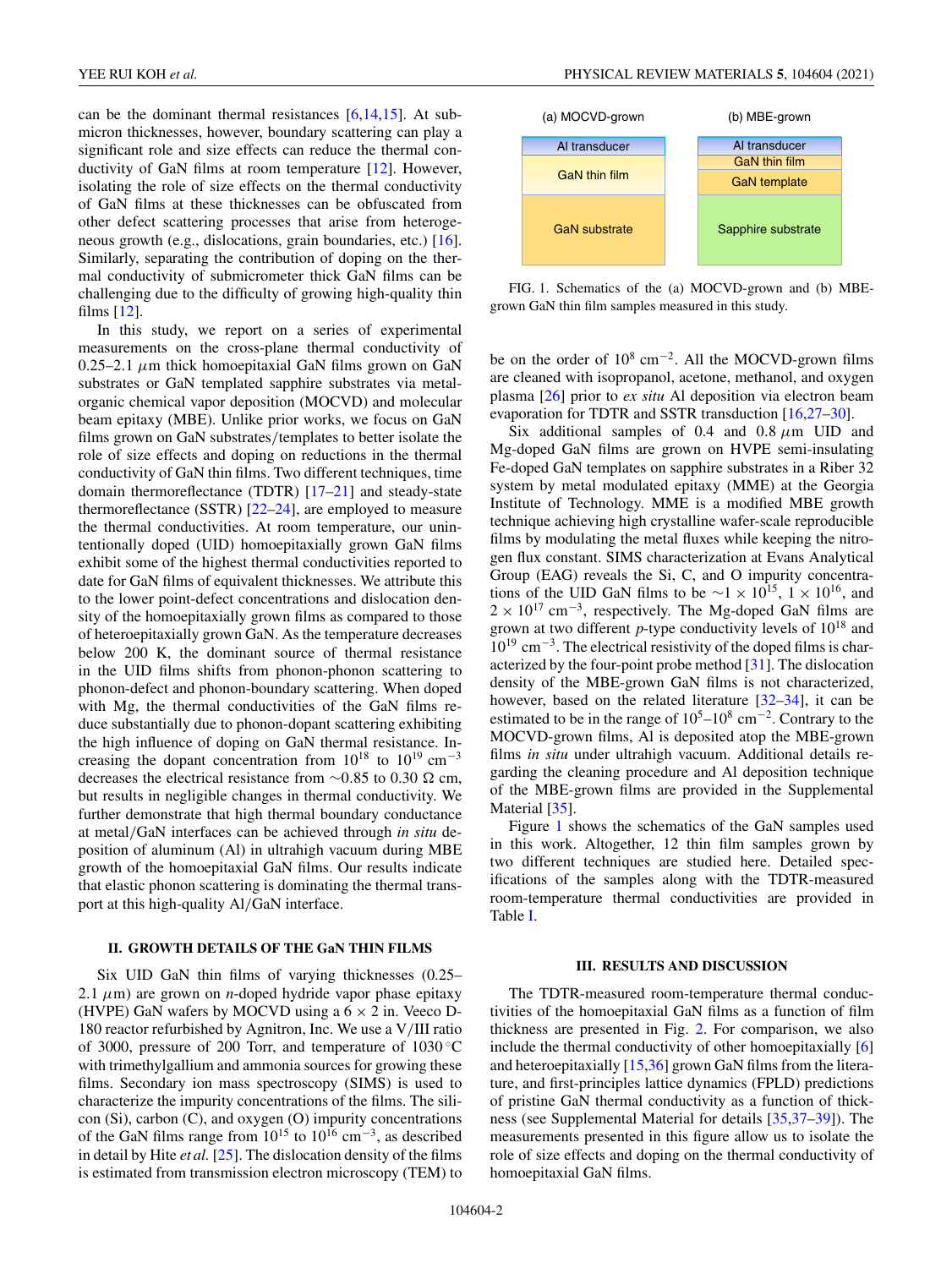| Growth<br>technique | Film thickness<br>$(\mu m)$ | Doping type                         | Substrate/template    | Thermal conductivity<br>$(W m^{-1} K^{-1})$ |
|---------------------|-----------------------------|-------------------------------------|-----------------------|---------------------------------------------|
| <b>MOCVD</b>        | 0.25                        | <b>UID</b>                          | $n$ -doped HVPE       | $150 \pm 50$                                |
|                     | 0.5                         |                                     | GaN substrate [40]    | $158 \pm 40$                                |
|                     |                             |                                     |                       | $176 \pm 30$                                |
|                     | 1.9                         |                                     |                       | $196 \pm 20$                                |
|                     | 2.03                        |                                     |                       | $203 \pm 16$                                |
|                     | 2.1                         |                                     |                       | $195 \pm 20$                                |
| <b>MBE</b>          | 0.4                         | <b>UID</b>                          |                       | $168 \pm 18$                                |
|                     | 0.8                         | <b>UID</b>                          |                       | $167 \pm 23$                                |
|                     | 0.4                         | $10^{18}$ cm <sup>-3</sup> Mg-doped | 1.8 $\mu$ m Fe-doped  | $81 \pm 14$                                 |
|                     | 0.8                         | $10^{18}$ cm <sup>-3</sup> Mg-doped | GaN template $[41]$   | $72 \pm 14$                                 |
|                     | 0.4                         | $10^{19}$ cm <sup>-3</sup> Mg-doped | on sapphire substrate | $59 \pm 11$                                 |
|                     | 0.8                         | $10^{19}$ cm <sup>-3</sup> Mg-doped |                       | $55 \pm 14$                                 |

<span id="page-2-0"></span>TABLE I. Specifications and room-temperature thermal conductivities of the GaN thin films used in this work. Details of the uncertainty calculations are provided in the Supplemental Material [\[35\]](#page-5-0).

The silicon, carbon, and oxygen impurity concentrations of our UID GaN films range from  $10^{15}$  to  $2 \times 10^{17}$  cm<sup>-3</sup>. In addition, the films have a dislocation density on the order of  $~\sim$ 10<sup>8</sup> cm<sup>-2</sup> or less. At room temperature, these concentrations of defects and dislocations are not expected to have a significant effect on GaN thermal conductivity  $[8,14,42,43]$  $[8,14,42,43]$ . As a result, the thermal conductivities of the UID GaN films are higher than other heteroepitaxially grown GaN films [\[36\]](#page-5-0) of equivalent thicknesses reported in the literature. Such heteroepitaxial GaN films can contain high concentrations of point defects and dislocations [\[15](#page-4-0)[,36,44\]](#page-5-0). Within uncertainty, the thermal conductivities of our UID GaN films are in agreement with the FPLD predictions of pristine GaN. The higher mean thermal conductivities of the GaN films compared to



FIG. 2. Room-temperature thermal conductivity as a function of film thickness for MOCVD-grown (red symbols) and MBE-grown (blue symbols) GaN thin films of this study. For comparison, we also include the literature reported thermal conductivities of other homoepitaxially [\[6\]](#page-4-0) and heteroepitaxially (GaN/sapphire [\[15\]](#page-4-0) and GaN/4H-SiC [\[36\]](#page-5-0)) grown GaN films. The dashed line represents the FPLD predictions of defect-free and single-crystalline GaN. Solid and open symbols represent measurements taken in this work and literature values, respectively.

the FPLD predictions indicate that scattering at the GaN/GaN interface may not be completely diffusive as assumed in the first-principles calculations [\[45,46\]](#page-5-0).

When the MBE-grown GaN films are doped with  $10^{18}$ and  $10^{19}$  cm<sup>-3</sup> Mg, the thermal conductivity decreases by more than 50%. This is in alignment with the findings of Zou *et al.* [\[8\]](#page-4-0). The concentrations of Mg dopants used in this study are not enough to cause a large lattice strain that can lead to significant phonon scattering [\[47–51\]](#page-5-0). Therefore, the large thermal conductivity decrease provides evidence that at room temperature, phonon-dopant scattering is dominating the thermal resistance of the homoepitaxial Mg-doped GaN films. Four-point probe measurements reveal that the electrical resistivity of the GaN films decreases from ∼0.85 to 0.30  $\Omega$  cm as the dopant concentration increases from 10<sup>18</sup> to  $10^{19}$  cm<sup>-3</sup>, respectively. However, the corresponding changes in the thermal conductivity for the two dopant concentrations are negligible showing the phonon-dominated nature of thermal transport in GaN thin films.

In addition to TDTR, we have also used the recently developed pump-probe technique SSTR to measure the roomtemperature thermal conductivity of several control GaN samples as discussed in the Supplemental Material [\[35\]](#page-5-0). Within uncertainty, the TDTR- and SSTR-measured values are in excellent agreement as exhibited in Table S1. Details of our TDTR and SSTR setups, measurement procedures, and analyses are provided in the Supplemental Material [\[35\]](#page-5-0).

In Fig. [3,](#page-3-0) we present the TDTR-measured temperaturedependent thermal conductivity of the 1.9  $\mu$ m MOCVDgrown UID GaN, and  $0.8 \mu m$  MBE-grown UID and Mgdoped GaN films. For the MBE-grown films, we have limited the measurements down to 200 K, as below this temperature, TDTR measurements become highly sensitive to the Fe-doped GaN template. As the temperature  $(T)$  approaches the Debye temperature, the thermal conductivity of a high-purity, bulk, crystalline material can be expected to follow a  $1/T<sup>m</sup>$  $(m = 1-1.5)$  trend due to the dominance of phonon-phonon scattering  $[6,61-63]$  $[6,61-63]$ . As shown in Fig. [3,](#page-3-0) a  $1/T^{1.35}$  relation fits the thermal conductivity of the 1.9  $\mu$ m UID GaN (Debye temperature ∼636 K [\[64\]](#page-5-0)) film reasonably well from ∼200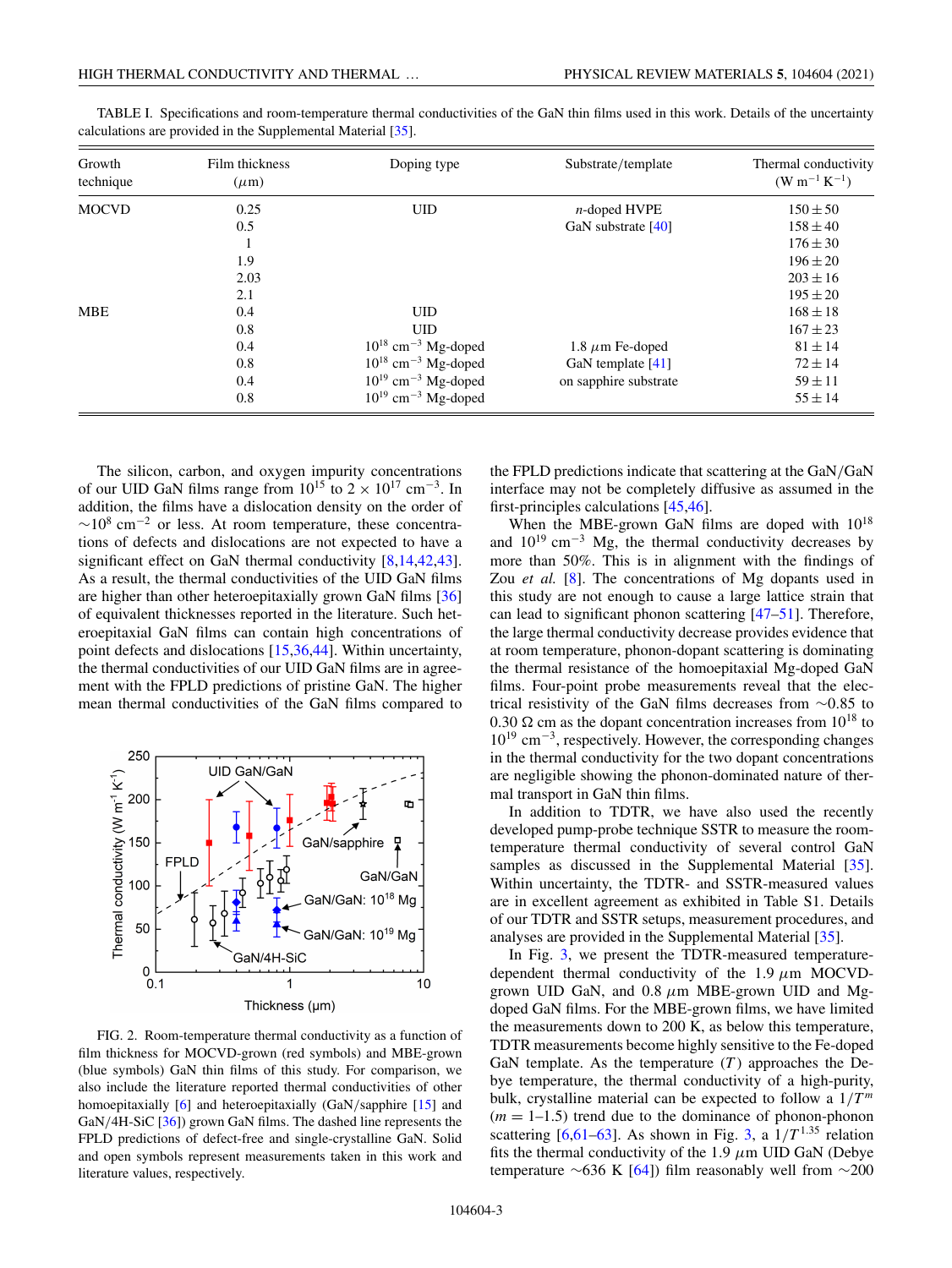<span id="page-3-0"></span>

FIG. 3. Temperature-dependent thermal conductivity of the 1.9  $\mu$ m UID GaN, and 0.8  $\mu$ m UID and Mg-doped GaN films. The dashed line represents the  $A/T^{1.35}$  ( $A = 4.4 \times 10^5$ ) function used to fit the 1.9  $\mu$ m GaN thermal conductivity from ∼200 to 495 K. The red and blue symbols represent MOCVD-grown and MBE-grown samples, respectively.

to 495 K. We attribute the deviation below 200 K to the dominance of phonon-boundary scattering at the GaN/GaN interface and phonon-defect scattering in the film that becomes more prominent at low temperatures [\[16](#page-4-0)[,54\]](#page-5-0). Similarly, due to size effects  $[12,65,66]$  $[12,65,66]$ , the thermal conductivity of the 0.8  $\mu$ m UID GaN film is lower compared to the 1.9  $\mu$ m film at nearly all temperatures. The thermal conductivities of the Mg-doped GaN films are also significantly reduced because of phonon-dopant scattering and size effects. This figure provides evidence that phonon-boundary scattering can limit the thermal transport in homoepitaxially grown GaN thin films, particularly below 200 K.

Contrary to the MOCVD-grown GaN films, in MBEgrown films, Al is deposited atop the GaN *in situ* under ultrahigh vacuum. We measure the thermal boundary conductance at this interface with TDTR. Our measured data along with other literature reported metal/GaN thermal boundary conductances are presented in Fig.  $4(a)$  as a function of metal elastic modulus. As evident here, the thermal boundary conductance at different metal/GaN interfaces does not exhibit any visible trend with elastic modulus. Donovan *et al.* [\[56\]](#page-5-0) also noticed a similar phenomena with metal Debye temperatures. These provide evidence that instead of the intrinsic properties of the metallic layers (e.g., elastic modulus, sound speed, and Debye temperature), extrinsic factors such as interface quality and chemistry most likely contributed to prior reports on the thermal boundary conductance across the metal/GaN interfaces [\[56,67–69\]](#page-5-0). As the Al deposition on the MBE-grown films is done *in situ* under ultrahigh vacuum, the effects of such extrinsic factors are relatively minimal in our data. Therefore, the thermal boundary conductance at this Al/GaN interface, to the best of our knowledge, is the highest reported to date among metal/GaN interfaces. We have limited our measurements to the MBE-grown films here as the MOCVD-grown films can suffer from the aforementioned extrinsic factors.

In Fig. 4(b), we present the temperature-dependent Al/GaN thermal boundary conductance of the MBE-grown thin films. For comparison, we also include Al/GaN and Al/Ti/GaN thermal boundary conductances from Donovan *et al.* [\[56\]](#page-5-0), and predictions of the modal nonequilibrium Landauer method for an Al/GaN interface (see Supplemental Material [\[35,70\]](#page-5-0)). Due to the extrinsic interfacial factors and quality considerations, the Al/GaN and Al/Ti/GaN thermal boundary conductances from Donovan *et al.* [\[56\]](#page-5-0) are lower than our measured Al/GaN values. In addition, our Al/GaN thermal boundary conductances are in agreement with the predictions of the modal nonequilibrium Landauer method. This modified Landauer approach considers only the elastic phonon scattering process at the Al/GaN interface. Thus, the agreement shown in Fig.  $4(b)$  indicates that the thermal transport at the Al/GaN interface has negligible contributions from inelastic electron or phonon processes [\[69\]](#page-5-0). Similar elastic



FIG. 4. (a) Room-temperature metal/GaN thermal boundary conductance as a function of elastic modulus for different metals. The solid symbol represents the MBE-grown GaN films measured in this study and open symbols represent different metal/GaN interfaces [\[52–56\]](#page-5-0) compiled from Donovan *et al.* [\[56\]](#page-5-0). For cases where an adhesion layer is present at the interface (Au/Ti and Au/Cr), the elastic modulus [\[57–60\]](#page-5-0) corresponds to the layer in contact with the GaN. (b) Temperature-dependent Al/GaN thermal boundary conductance for the MBE-grown films. For comparison, we also include the Au/Ti/GaN and Al/GaN thermal boundary conductances from literature [\[56\]](#page-5-0). The dashed line represents the thermal boundary conductance predicted by the modal nonequilibrium Landauer method for an Al/GaN interface.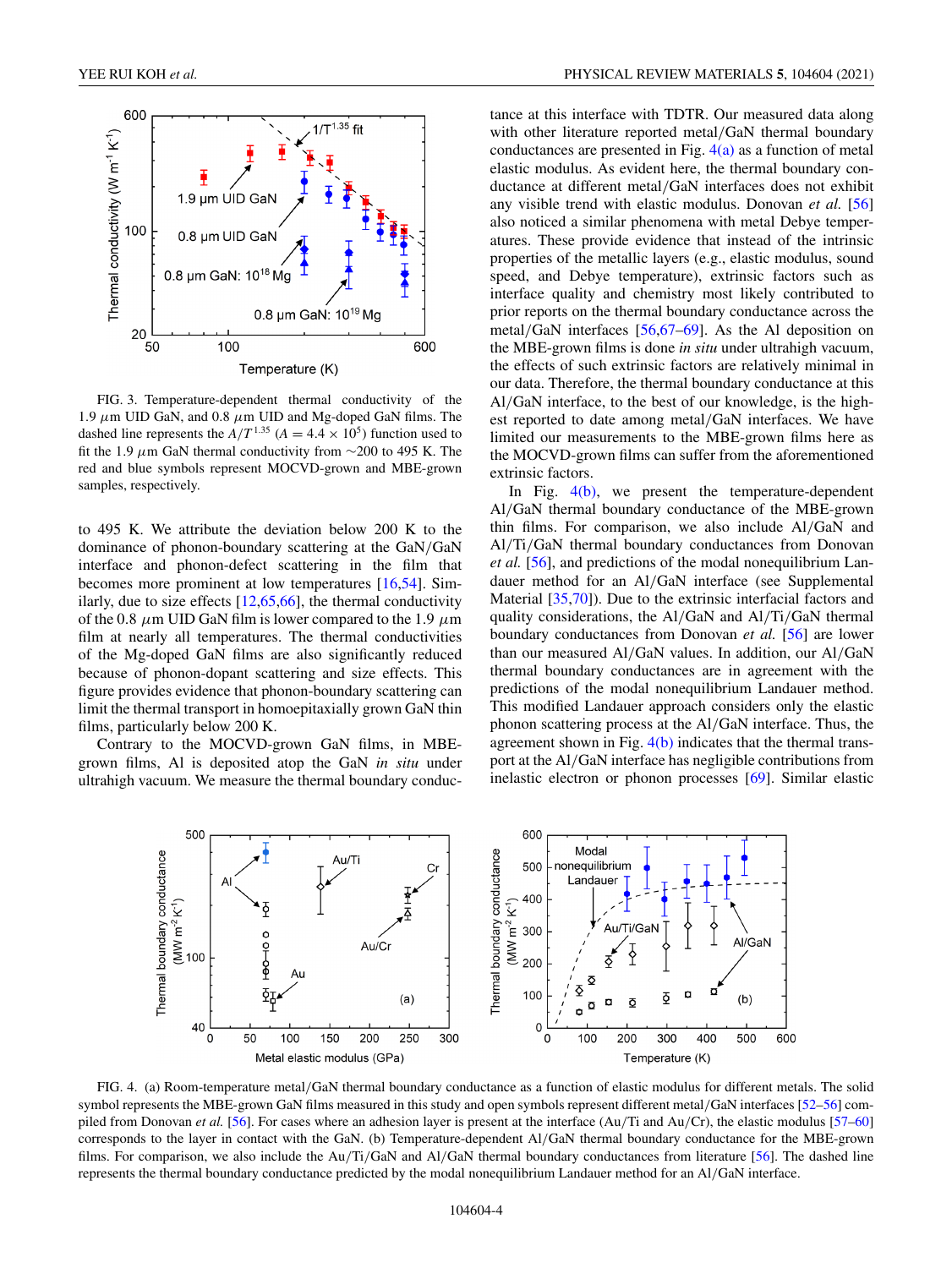<span id="page-4-0"></span>phonon-dominated thermal boundary conductances have also been observed at Al/sapphire, Ru/sapphire, and Co/sapphire interfaces in our previous publication [\[69\]](#page-5-0). The fundamental insights provided here into the thermal transport mechanisms at the metal/GaN interfaces are of significant technological importance [\[56,71,72\]](#page-5-0).

### **IV. CONCLUSIONS**

In summary, we report on the thermal conductivity of a series of homoepitaxially grown GaN films with thicknesses ranging from 0.25 to 2.1  $\mu$ m. The films are grown by two different techniques: MOCVD and MBE. The homoepitaxial UID GaN films possess lower concentrations of point defects and dislocations, resulting in higher thermal conductivities as compared to other heteroepitaxially grown GaN films of equivalent thicknesses reported in the literature. Doping with Mg results in thermal conductivity reductions by more than 50% revealing that the dominant source of phonon scattering in homoepitaxially grown GaN films is the dopants. Scattering

- [1] F. Mu, Z. Cheng, J. Shi, S. Shin, B. Xu, J. Shiomi, S. Graham, and T. Suga, [ACS Appl. Mater. Interfaces](https://doi.org/10.1021/acsami.9b10106) **11**, 33428 (2019).
- [2] [Z. Cheng, F. Mu, L. Yates, T. Suga, and S. Graham,](https://doi.org/10.1021/acsami.9b16959) ACS Appl. Mater. Interfaces **12**, 8376 (2020).
- [3] D. Kotchetkov, J. Zou, A. Balandin, D. Florescu, and F. H. Pollak, [Appl. Phys. Lett.](https://doi.org/10.1063/1.1427153) **79**, 4316 (2001).
- [4] [L. Lindsay, D. A. Broido, and T. L. Reinecke,](https://doi.org/10.1103/PhysRevLett.109.095901) Phys. Rev. Lett. **109**, 095901 (2012).
- [5] A. L. Moore and L. Shi, [Mater. Today](https://doi.org/10.1016/j.mattod.2014.04.003) **17**, 163 (2014).
- [6] Q. Zheng, C. Li, A. Rai, J. H. Leach, D. A. Broido, and D. G. Cahill, [Phys. Rev. Materials](https://doi.org/10.1103/PhysRevMaterials.3.014601) **3**, 014601 (2019).
- [7] [C. Mion, J. Muth, E. A. Preble, and D. Hanser,](https://doi.org/10.1016/j.spmi.2006.07.017) Superlattices Microstruct. **40**, 338 (2006).
- [8] J. Zou, D. Kotchetkov, A. Balandin, D. Florescu, and F. H. Pollak, [J. Appl. Phys.](https://doi.org/10.1063/1.1497704) **92**, 2534 (2002).
- [9] [T. Wang, J. Carrete, N. Mingo, and G. K. Madsen,](https://doi.org/10.1021/acsami.8b17525) ACS Appl. Mater. Interfaces **11**, 8175 (2019).
- [10] Y. R. Koh, H. Lu, A. C. Gossard, and A. Shakouri, [Nanotechnology](https://doi.org/10.1088/1361-6528/abb6a3) **32**, 035702 (2020).
- [11] [M. Kamatagi, R. Vaidya, N. Sankeshwar, and B. Mulimani,](https://doi.org/10.1016/j.ijheatmasstransfer.2008.10.032) *Int.* J. Heat Mass Transfer **52**, 2885 (2009).
- [12] T. E. Beechem, A. E. McDonald, E. J. Fuller, A. A. Talin, C. M. Rost, J.-P. Maria, J. T. Gaskins, P. E. Hopkins, and A. A. Allerman, J. Appl. Phys. **120**[, 095104 \(2016\).](https://doi.org/10.1063/1.4962010)
- [13] M. Souissi, T. Ghrib, A. Al-Otaibi, I. Al-Nuaim, and M. Bouzidi, [Thermochim. Acta](https://doi.org/10.1016/j.tca.2019.178428) **682**, 178428 (2019).
- [14] B. Sun, G. Haunschild, C. Polanco, L. Lindsay, G. Koblmüller, Y. K. Koh *et al.*, Nat. Mater. **18**[, 136 \(2019\).](https://doi.org/10.1038/s41563-018-0250-y)
- [15] H. Li, R. Hanus, C. A. Polanco, A. Zeidler, G. Koblmüller, Y. K. Koh, and L. Lindsay, Phys. Rev. B **102**[, 014313 \(2020\).](https://doi.org/10.1103/PhysRevB.102.014313)
- [16] M. S. B. Hoque, Y. R. Koh, J. L. Braun, A. Mamun, Z. Liu, K. Huynh, M. E. Liao, K. Hussain, Z. Cheng, E. R. Hoglund *et al.*, ACS Nano **15**[, 9588 \(2021\).](https://doi.org/10.1021/acsnano.0c09915)
- [17] D. G. Cahill, [Rev. Sci. Instrum.](https://doi.org/10.1063/1.1819431) **75**, 5119 (2004).
- [18] [A. J. Schmidt, X. Chen, and G. Chen,](https://doi.org/10.1063/1.3006335) Rev. Sci. Instrum. **79**, 114902 (2008).

with the defects and GaN/GaN interface also starts to play an important role in limiting the thermal conductivity of the UID GaN films below 200 K. Furthermore, due to *in situ* deposition of Al in ultrahigh vacuum, the Al/GaN thermal boundary conductance of the MBE-grown films, to the best of our knowledge, is the highest reported to date among metal/GaN interfaces. The interfacial thermal transport at this Al/GaN interface is dominated by elastic phonon scattering. The findings presented in this paper are of crucial importance in isolating the role of size effects and phonon-dopant scattering on limiting the thermal conductivity of submicrometer and micrometer thick GaN thin films.

### **ACKNOWLEDGMENTS**

We appreciate support from the Office of Naval Research under a MURI program, Grant No. N00014-18-1-2429. J.K.H. acknowledges that the work at the Naval Research Laboratory (NRL) is financially supported by the Office of Naval Research.

- [19] P. E. Hopkins, J. R. Serrano, L. M. Phinney, S. P. Kearney, T. W. Grasser, and C. T. Harris, J. Heat Transfer **132**[, 081302 \(2010\).](https://doi.org/10.1115/1.4000993)
- [20] [J. P. Feser, J. Liu, and D. G. Cahill,](https://doi.org/10.1063/1.4897622) Rev. Sci. Instrum. **85**, 104903 (2014).
- [21] F. Krahl, A. Giri, M. S. B. Hoque, L. Sederholm, P. E. Hopkins, and M. Karppinen, [J. Phys. Chem. C](https://doi.org/10.1021/acs.jpcc.0c06461) **124**, 24731 (2020).
- [22] [J. L. Braun, D. H. Olson, J. T. Gaskins, and P. E. Hopkins,](https://doi.org/10.1063/1.5056182) Rev. Sci. Instrum. **90**, 024905 (2019).
- [23] M. S. B. Hoque, Y. R. Koh, K. Aryana, E. R. Hoglund, J. L. Braun, D. H. Olson, J. T. Gaskins, H. Ahmad, M. M. M. Elahi, J. K. Hite, Z. C. Leseman, W. A. Doolittle, and P. E. Hopkins, [Rev. Sci. Instrum.](https://doi.org/10.1063/5.0049531) **92**, 064906 (2021).
- [24] E. Jang, P. Banerjee, J. Huang, R. Holley, J. T. Gaskins, M. S. B. [Hoque, P. E. Hopkins, and D. Madan,](https://doi.org/10.3390/electronics9030532) Electronics **9**, 532 (2020).
- [25] J. Hite, T. Anderson, L. Luna, J. Gallagher, M. Mastro, J. Freitas, and C. Eddy, Jr., [J. Cryst. Growth](https://doi.org/10.1016/j.jcrysgro.2018.06.032) **498**, 352 (2018).
- [26] E. A. Scott, K. Hattar, J. L. Braun, C. M. Rost, J. T. Gaskins, T. Bai, Y. Wang, C. Ganski, M. Goorsky, and P. E. Hopkins, Carbon **157**[, 97 \(2020\).](https://doi.org/10.1016/j.carbon.2019.09.076)
- [27] [Y. Wang, J. Y. Park, Y. K. Koh, and D. G. Cahill,](https://doi.org/10.1063/1.3457151) J. Appl. Phys. **108**, 043507 (2010).
- [28] [R. Wilson, B. A. Apgar, L. W. Martin, and D. G. Cahill,](https://doi.org/10.1364/OE.20.028829) Opt. Express **20**, 28829 (2012).
- [29] [L. Wang, R. Cheaito, J. Braun, A. Giri, and P. Hopkins,](https://doi.org/10.1063/1.4962711) Rev. Sci. Instrum. **87**, 094902 (2016).
- [30] C. M. Rost, J. Braun, K. Ferri, L. Backman, A. Giri, E. J. Opila, [J.-P. Maria, and P. E. Hopkins,](https://doi.org/10.1063/1.5006648) Appl. Phys. Lett. **111**, 151902 (2017).
- [31] [R. S. Waremra and P. Betaubun,](https://doi.org/10.1051/e3sconf/20187313019) E3S Web Conf. **73**, 13019 (2018).
- [32] B. Heying, I. Smorchkova, C. Poblenz, C. Elsass, P. Fini, S. [Den Baars, U. Mishra, and J. Speck,](https://doi.org/10.1063/1.1322370) Appl. Phys. Lett. **77**, 2885 (2000).
- [33] E. Glaser, M. Murthy, J. Freitas, Jr., D. Storm, L. Zhou, and D. Smith, [Phys. B: Condens. Matter](https://doi.org/10.1016/j.physb.2007.08.179) **401**, 327 (2007).